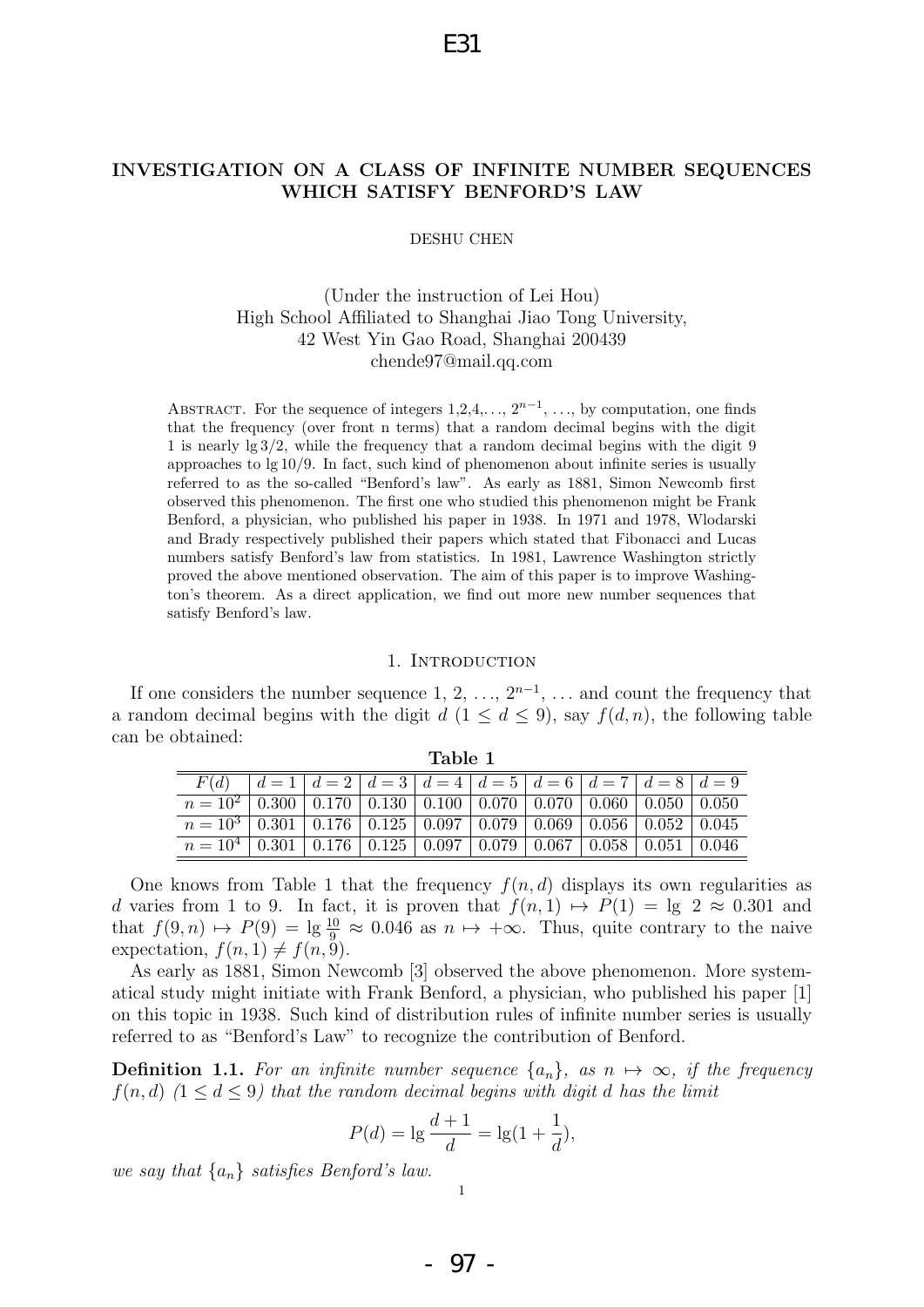Write  $(1+\sqrt{5})^n = L_n + F_n$ √ 5 where  $\{L_n\}$  and  $\{F_n\}$  are usually called Lucas sequence and Fibonacci sequence, respectively.

In this paper, we are interested in the following aspect of Benford's law:

- In 1971 and 1978, Wlodarski [6] and Brady [2] respectively published their papers and pointed out that both Fibonacci sequence and Lucas sequence satisfy Benford's law from statistics.
- In 1981, Washington [5] applied Weyl's theorem to prove that Fibonacci numbers and Lucus numbers satisfy Benford's law.

Hence it is interesting to find out more new number sequences which can be proven to satisfy Benford's law. The aim of this note is to improve the method of Washington [5] and to generalize his result. As a direct application of our theorem, we are able to find out some new examples (see Example 2.5, 2.6 and Corollary 2.7) which satisfy Benford's law. In the last section, we have written a short program to compute some other number sequences, which do not satisfy the conditions of our theorem, and to investigate statistically if they satisfy Benford's law.

#### 2. The main result and the proof

The main result of this paper is the following theorem:

**Theorem 2.1.** Let  $\{x_n\}$  be a sequence of positive real numbers. Assume that

(1). there are complex numbers  $c_i$ ,  $a_i$   $(i = 1, \ldots, k)$  such that

$$
x_n = \sum_{i=1}^k c_i a_i^n
$$

holds for any  $n > 0$ ;

(2). there exists an integer  $s > 0$  such that  $c_s \neq 0$ , lg  $|a_s|$  is not a rational number and that  $|a_s| > |a_j|, \forall j \neq s.$ 

Then the number sequence  $\{x_n\}$  satisfies Benford's law.

Proof. First of all we may write

$$
x_n = c_s a_s^n \left( 1 + \sum_{j \neq s} \frac{c_j}{c_s} \cdot \frac{a_j^n}{a_s^n} \right) = c_s a_s^n \left( 1 + r_n \right),
$$

where  $r_n = \sum_{j \neq s}$  $c_j$  $\frac{c_j}{c_s} \cdot \frac{a_j^n}{a_s^n}$  and  $|r_n| \mapsto 0$  as  $n \mapsto \infty$ .

**Lemma 2.2.** Both  $a_s$  and  $c_s$  must be real numbers. Hence  $r_n$  is a real number for any  $n > 0$ .

*Proof.* If  $a_s$  is not real, we may always find some very large integer  $n_0$  so that  $c_s a_s^{n_0+1}$  has non-zero argument  $\theta$  which does not depend on n. Since  $r_n \mapsto 0$ ,  $x_{n_0+1}$  is in a very small neighborhood of  $c_s a_s^{n_0+1}$ . Thus  $x_{n_0+1}$  can not be a real number, a contradiction. So  $a_s$ must be real. Similarly  $c_s$  must be real too.

Step 1. The real sequence  $y_n = \alpha^n(1 + r_n)$ .

We first study the special number sequence  $\{y_n\}$  where  $\alpha > 0$ ,  $\lg \alpha$  is irrational and  $r_n \mapsto 0$  as  $n \mapsto \infty$ . Denote by  $\langle \lg y_n \rangle$  the fractional part of  $\lg y_n$ . We are going to prove that the fractional sequence is equidistributed mod 1, namely, the probability that  $\langle \lg y_n \rangle$ is in the given interval  $[u, v) \subset [0, 1]$  is equal to  $v - u$ .

We recall Weyl's criterion here.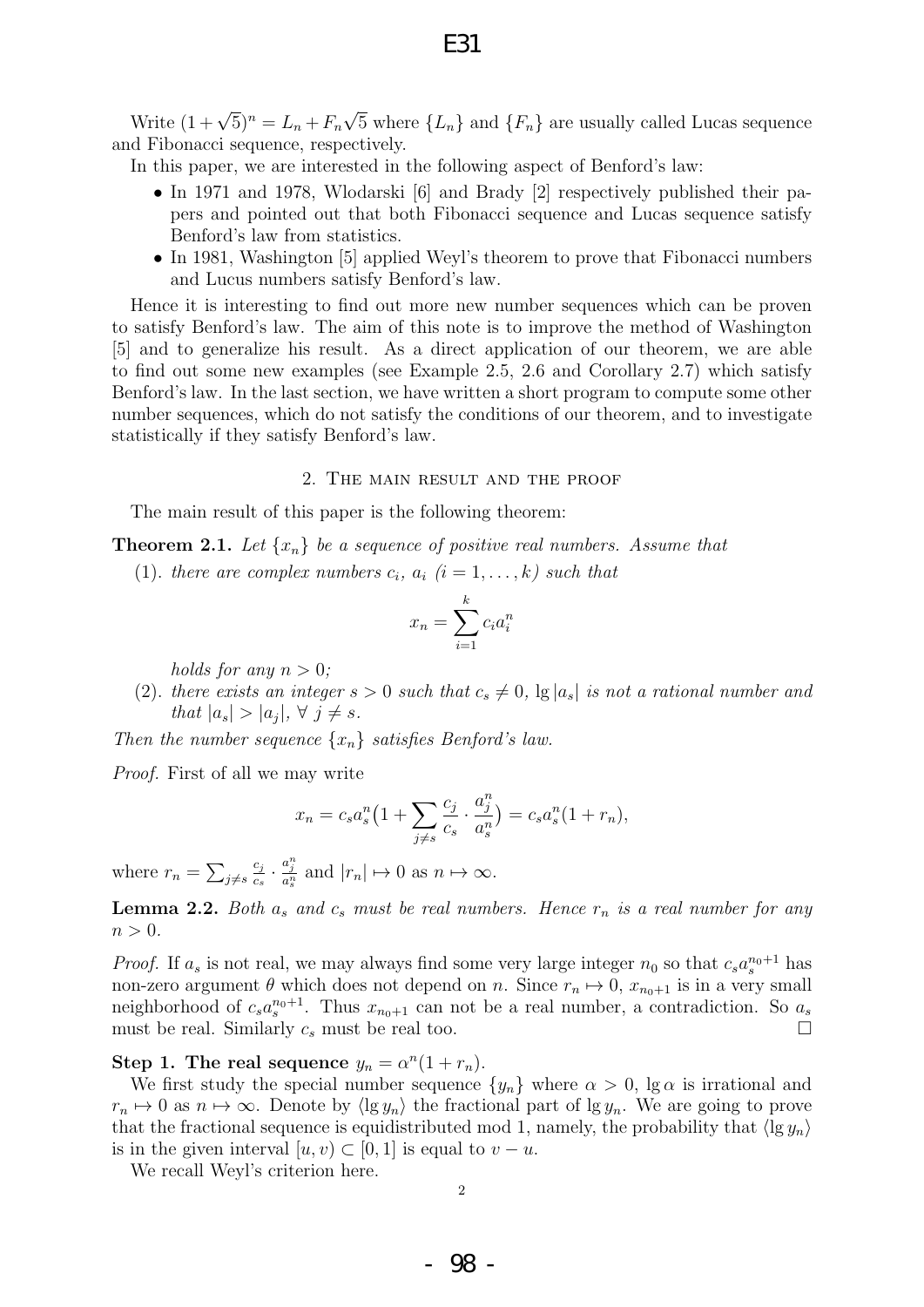**Lemma 2.3.** ([4, P.112]) A sequence of real numbers  $\{\xi_n\}$  in  $[0,1)$  is equidistributed if and only if, for all integers  $l \neq 0$ , one has

$$
\lim_{N \to \infty} \frac{1}{N} \sum_{n=1}^{N} e^{2\pi i l \xi_n} = 0.
$$
 (1)

As a slightly special case, since  $\lg \alpha$  is irrational, we have

$$
\lim_{n \to \infty} \frac{1}{n} \sum_{j=1}^{n} e^{2\pi i l \lg \alpha^j} = \lim_{n \to \infty} \frac{1}{n} \cdot \frac{e^{2\pi i l \lg \alpha} - e^{2\pi i l \lg \alpha^{n+1}}}{1 - e^{2\pi i l \lg \alpha}} = 0.
$$
\n(2)

Hence the sequence  $\{\langle n \lg \alpha \rangle\}$  is equidistributed mod 1. By applying Relation (2), we have

$$
\lim_{n \to \infty} \frac{1}{n} \sum_{j=1}^{n} e^{2\pi i l \lg y_j}
$$
\n
$$
= \lim_{n \to \infty} \frac{1}{n} \sum_{j=1}^{n} e^{2\pi i l (j \lg \alpha + \lg(1+r_j))}
$$
\n
$$
= \lim_{n \to \infty} \frac{1}{n} \sum_{j=1}^{n} e^{2\pi i l \lg(1+r_j)} \cdot e^{2\pi i l j \lg \alpha} - \lim_{n \to \infty} \frac{1}{n} \sum_{j=1}^{n} e^{2\pi i l \lg \alpha^{j}}
$$
\n
$$
= \lim_{n \to \infty} \frac{1}{n} \sum_{j=1}^{n} u_j v_j = 0,
$$
\n(3)

where  $u_j = e^{2\pi i l \lg(1+r_j)} - 1 \mapsto 0$  as  $j \mapsto \infty$ ,  $v_j = e^{2\pi i l j \lg \alpha}$  satisfies  $\{v_n\}$  being bounded. The last equation is due to Lemma 2.4 which is a basic property of limits.

**Lemma 2.4.** For real number sequences  $\{u_n\}$  and  $\{v_n\}$ , if  $\lim_{n\to\infty}u_n = 0$  and  $\{v_n\}$  is bounded, then  $\lim_{n\to\infty} \frac{1}{n}$  $\frac{1}{n} \sum_{j=1}^{n} u_j v_j = 0.$ 

### Step 2. The statement for  $\{x_n\}$ .

Set  $\alpha = a_s$  and  $c = c_s$ . Then  $x_n = cy_n$  for any  $n > 0$ . Since  $\alpha > 0$  and  $\lg \alpha$  is irrational, the number sequence  $\{\langle \lg x_n \rangle\} = \{\langle \lg c + \lg y_n \rangle\}$  is equidistributed by virtue of Step 1. Assume that m is the integral part of  $\lg x_n$ . Then we have seen that the probability that  $\{\lg x_n - m\}$  is in the interval  $[\lg d, \lg(d+1))$  is equal to  $\lg(d+1)-\lg d$ , which means that the probability that  $x_n$  begins with the digit d is equal to  $\lg(d+1) - \lg d$  for  $1 \leq d \leq 9$ . Thus  $P(d) = \lg(d+1) - \lg d$  and  $\{x_n\}$  satisfies Benford's law.

As direct applications of Theorem 2.1, we provide some new examples.

**Example 2.5.** Let  $(a+b)$ √  $(\overline{2})^n = A_n + B_n$ √ 2 where a and b are positive rational numbers. Clearly we have

$$
A_n = \frac{1}{2} ((a + b\sqrt{2})^n + (a - b\sqrt{2})^n);
$$
  
\n
$$
B_n = \frac{\sqrt{2}}{4} ((a + b\sqrt{2})^n + (a - b\sqrt{2})^n).
$$

By Theorem 2.1, one knows that both  $\{A_n\}$  and  $\{B_n\}$  satisfy Benford's law.

E31

- 99 -

3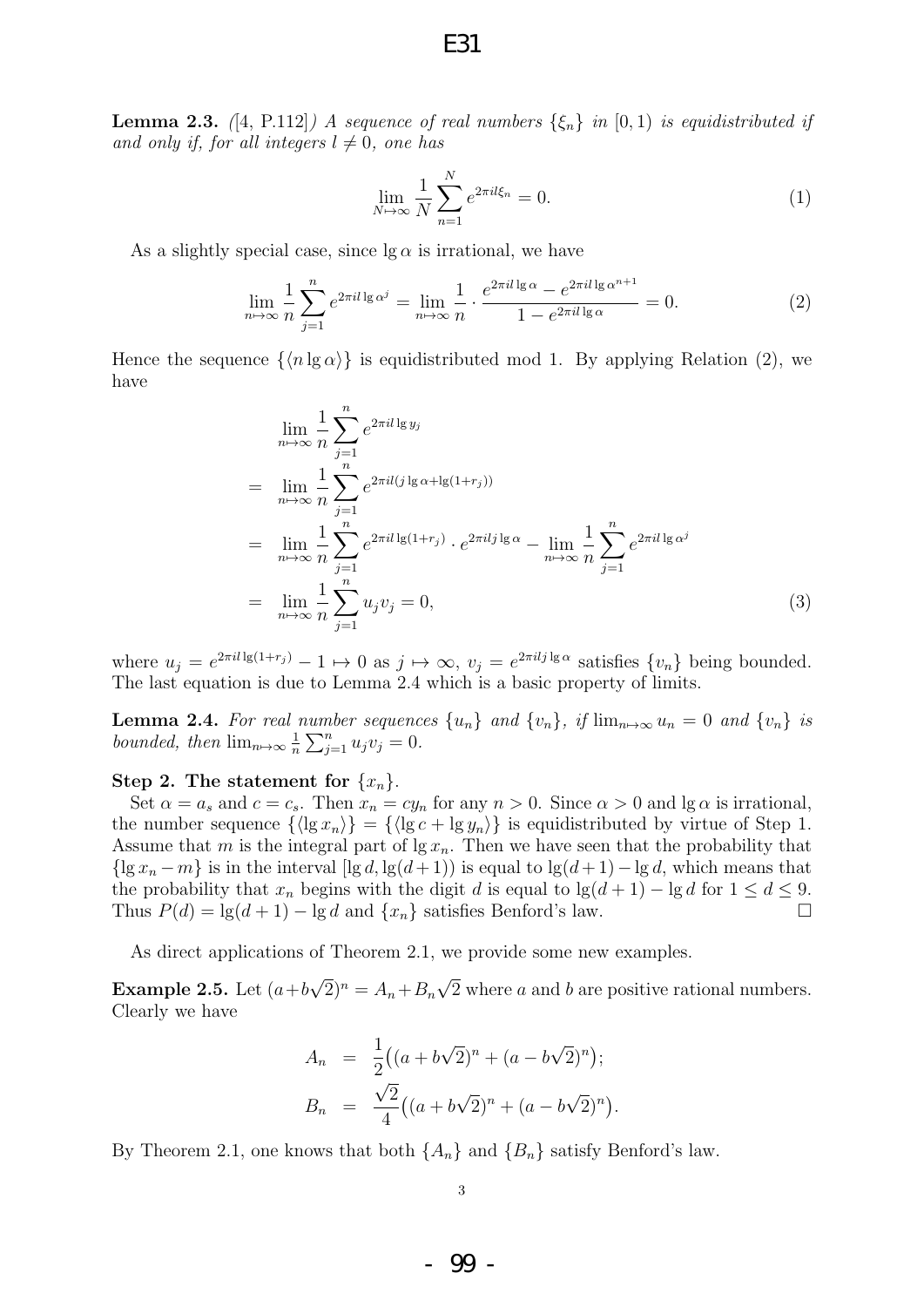## E31

**Example 2.6.** Let  $(a+b\sqrt[3]{2})^n = C_n + D_n\sqrt[3]{2} + E_n\sqrt[3]{4}$  where a and b are positive rational numbers. Let  $\omega = -\frac{1}{2} + \frac{\sqrt{3}}{2}$  $\frac{\sqrt{3}}{2}i$ . One has the following relations:

$$
\begin{cases}\nC_n + \sqrt[3]{2}D_n + \sqrt[3]{4}E_n = (a+b\sqrt[3]{2})^n \\
C_n + \sqrt[3]{2}\omega D_n + \sqrt[3]{4}\omega^2 E_n = (a+b\sqrt[3]{2}\omega)^n \\
C_n + \sqrt[3]{2}\omega^2 D_n + \sqrt[3]{4}\omega^4 E_n = (a+b\sqrt[3]{2}\omega^2)^n\n\end{cases}
$$

The above equations in terms of  $C_n$ ,  $D_n$  and  $E_n$  has the coefficient determinant a "Vander" Monde Determinant" which is equal to

.

$$
\Delta = \begin{vmatrix} 1 & \sqrt[3]{2} & \sqrt[3]{4} \\ 1 & \sqrt[3]{2}\omega & \sqrt[3]{4}\omega^2 \\ 1 & \sqrt[3]{2}\omega^2 & \sqrt[3]{4}\omega^4 \end{vmatrix} = 2(\omega - 1)(\omega^2 - 1)(\omega^2 - \omega).
$$

Thus  $C_n$ ,  $D_n$  and  $E_n$  all have their formulae solution. For example, one has

$$
C_n = \frac{1}{3} \left( (a + b\sqrt[3]{2})^n + (a + b\sqrt[3]{2}\omega)^n + (a + b\sqrt[3]{2}\omega^2)^n \right).
$$

Notice that  $(\omega - 1)(\omega^2 - 1) = 3$ ,  $\alpha = a + b\sqrt[3]{2}$  and that  $\lg \alpha$  is irrational. Theorem 2.1 implies that  $\{C_n\}$  satisfies Benford's law. So do  $\{D_n\}$ ,  $\{E_n\}$  for similar reasons.

Inspired by above examples, we have the following corollary.

**Corollary 2.7.** Let t and m be positive integers. Assume that the minimal degree of extended purposed  $f(x)$  with  $f(\mathbb{R}^d) = 0$  is  $\mathbb{R}^d$ , Let a said b is positive rational purposes rational polynomials  $f(x)$  with  $f(\sqrt[m]{t}) = 0$  is m. Let a and b be positive rational numbers. Write  $\frac{m}{2}$ 

$$
(a+b\sqrt[m]{t})^n = A_n^{(0)} + A_n^{(1)}\sqrt[m]{t} + \cdots + A_n^{(m-1)}\sqrt[m]{t^{m-1}}.
$$

Then each of  $\{A_n^{(0)}\}, \{A_n^{(1)}\}, \ldots, \{A_n^{(m-1)}\}$  satisfies Benford's law.

*Proof.* Let  $\omega = e^{\frac{2\pi i}{m}}$ . By binomial formula, we have the following linear equations in terms of  $A_n^{(j)}$ :

$$
\begin{cases}\nA_n^{(0)} + A_n^{(1)} \sqrt[m]{t} + \cdots + A_n^{(m-1)} \sqrt[m]{t^{m-1}} = (a + b \sqrt[m]{t})^n \\
A_n^{(0)} + A_n^{(1)} \sqrt[m]{t} \omega + \cdots + A_n^{(m-1)} \sqrt[m]{t^{m-1}} \omega^{m-1} = (a + b \sqrt[m]{t} \omega)^n \\
\vdots \\
A_n^{(0)} + A_n^{(1)} \sqrt[m]{t} \omega^{m-1} + \cdots + A_n^{(m-1)} \sqrt[m]{t^{m-1}} \omega^{(m-1)^2} = (a + b \sqrt[m]{t} \omega^{m-1})^n\n\end{cases}
$$

For each  $j = 0, \ldots, m - 1$ , multiply the first equation by  $\omega^{m-1}$ , the second by  $\omega^{m-1-j}$ , ..., the k-th equation by  $\omega^{m-1-(k-1)j}$ , the last equation by  $\omega^{m-1-(m-1)j}$  and add up all together to obtain:

$$
A_n^{(j)} = \frac{1}{m \sqrt[m]{t^j}} \big( (a + b \sqrt[m]{t})^n + \omega^{-j} (a + b \sqrt[m]{t} \omega)^n + \dots + \omega^{-(m-1)j} (a + b \sqrt[m]{t} \omega^{m-1})^n \big).
$$

Note that  $|a + b \sqrt[m]{t}| > |a + b \sqrt[m]{t} \omega^j|$ ,  $\forall j = 1, \dots, m-1$ . Note also that  $\lg(a + b \sqrt[m]{t})$ Note that  $|a + b \sqrt{t}| > |a + b \sqrt{t} \omega^2|$ ,  $\sqrt{t} = 1, \dots, m - 1$ . Note also that  $\lg(a + b \sqrt{t})$  is irrational. Otherwise,  $a + b \sqrt[m]{t} = 10^{u/v}$  for positive integers u, v, which implies  $(a + b \sqrt{t})$ is irrational. Otherwise,  $a + b \sqrt{t} = 10^{-7}$  for positive integers  $u, v$ , which implies  $(a + b \sqrt[m]{t})^v = 10^u$  and then  $\sqrt[m]{t}$  is a root of a rational polynomial  $g(x)$  of degree  $\lt m$ , a contradiction. Thus Theorem 2.1 implies that  $\{A_n^{(j)}\}$  satisfies Benford's law for any  $j \geq 0$ .

Remark 2.8. It sounds very interesting to consider possible generalization to Corollary **Remark 2.8.** It sounds very interesting to consider possible generalization to Corollary<br>2.7 by replacing  $\sqrt[m]{t}$  with any real root of any rational polynomial. But that certainly goes beyond the scope of knowledge of the author.

4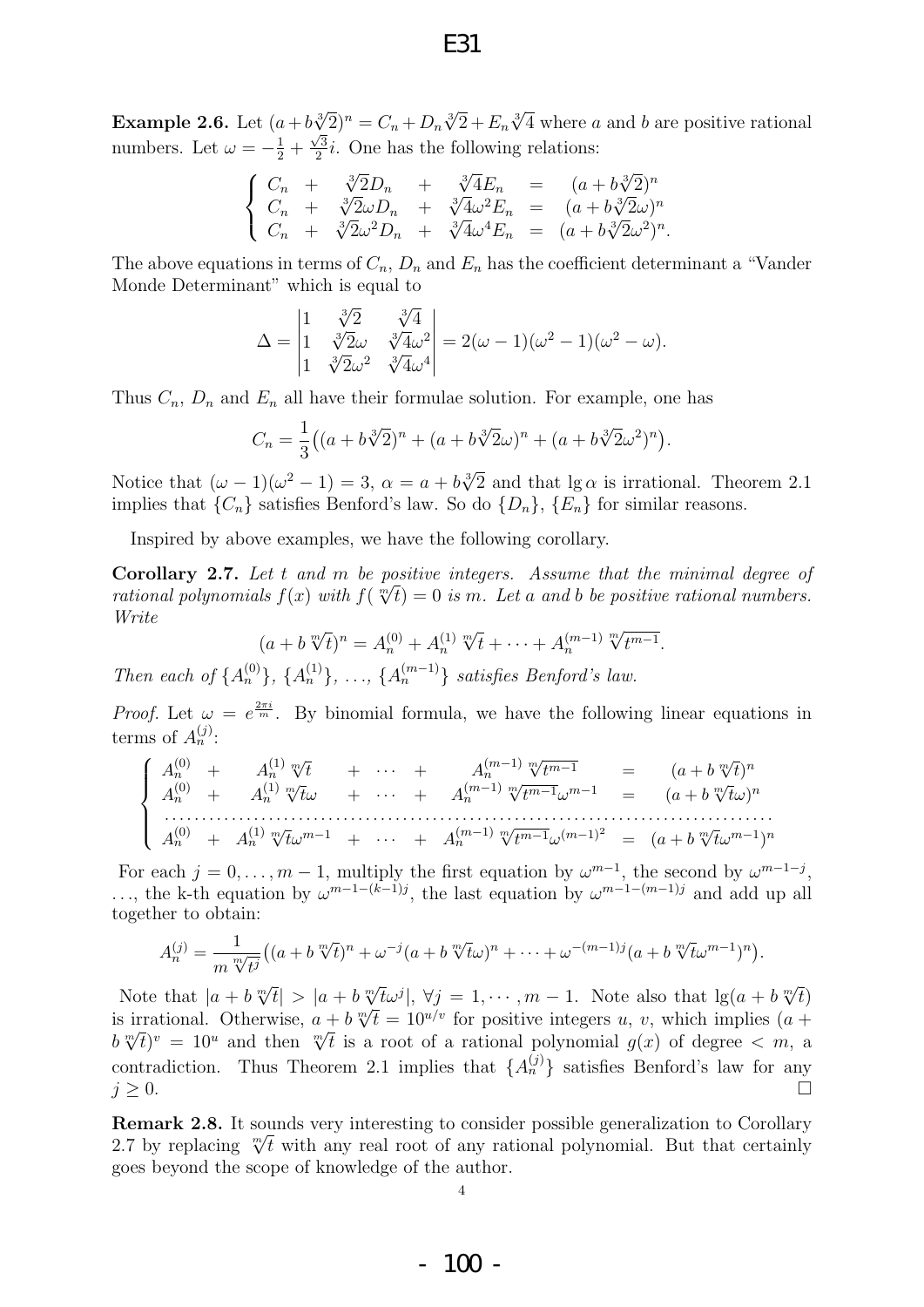### 3. Investigation of some other number sequences

In this section the author wrote at the beginning the following simple program to count the statistics of several common number sequences to see if they are subject to Benford's law. Here is our program in Visual Basic:

```
Dim n As Integer
n = Val(InputBox("n="))Dim x(2000) As Double
Dim f(2000) As Double
Dim t(2000) As Double
For i = 1 To n
     x(j) = Log(2 \rceil j) / Log(10)Next j
For d = 1 To 9
     t(d) = 0For i = 1 To n
        m = Int(x(j))u = x(j) - mIf u \geq (Log(d) / Log(10)) And u \lt (Log(d + 1) / Log(10)) Then
           t(d) = t(d) + 1End If
        f(d) = t(d) / nNext j
     Print f(d)
Next d
```
In the process of our calculation, if  $n > 1500$ , the author's PC stops to work. Our guider suggested us to try to use Matlab. So we spent a lot of time to learn the way in applying Matlab, a very effective software. Here we provide our small program in Matlab, which helped us to calculate up to the level  $n = 50000$  successfully.

```
%Benford Law
function F=F(d)F = [];
N=\left[\right];% input n
n=1000;
for i=1:nx(j)=log10(j^2 100*sin(j));end
for d=1:9N(d)=0;
% fractional part
for j=1:nm = floor(x(j));u=x(j)-m;%Statistics
if u>= log10(d) & u< log10(d+1)N(d)=N(d)+1;
```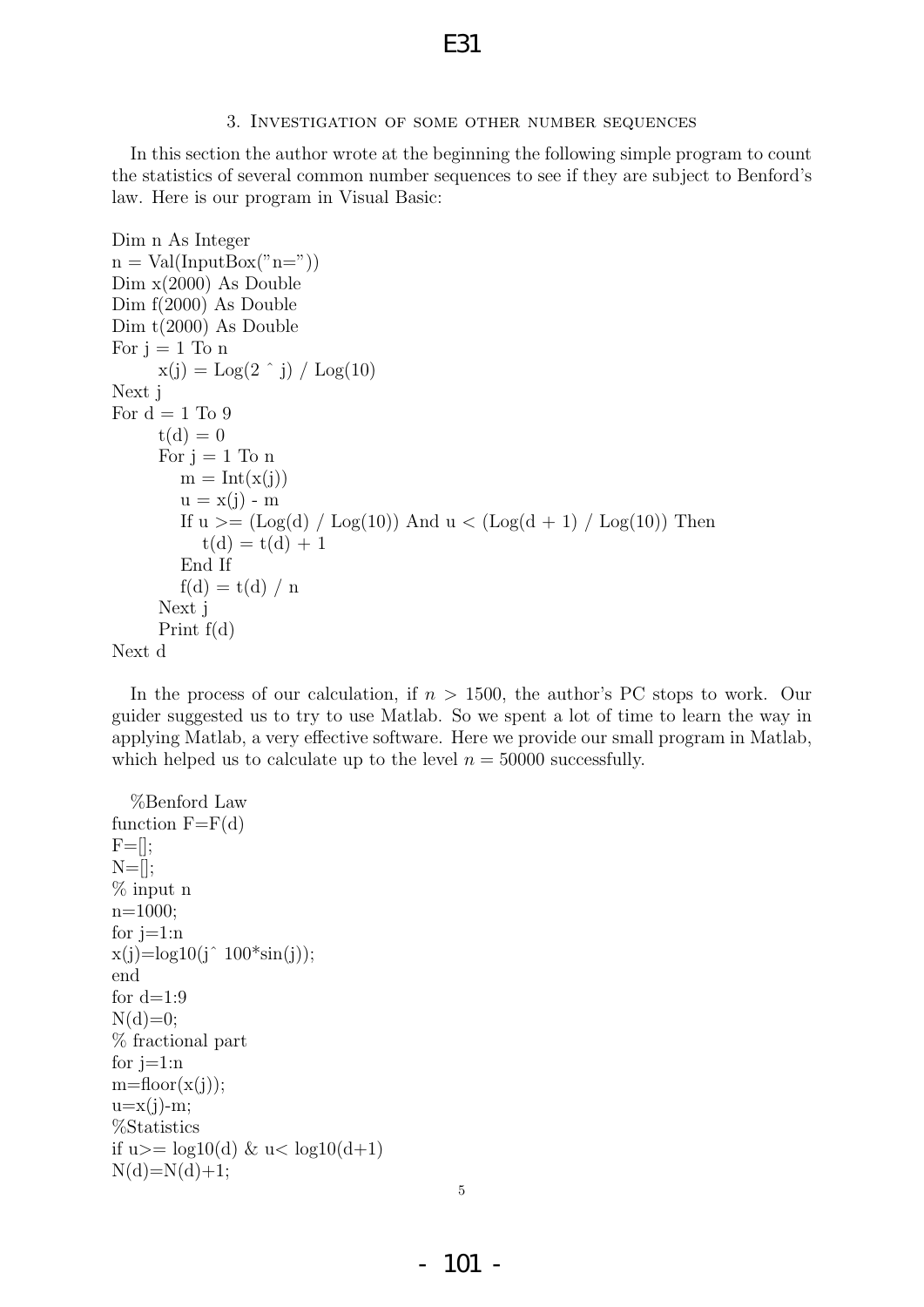E31

end  $F(d)=N(d)/n;$ end end

# 1. The sequence  $x_n = n^{\mu}$ .

We set  $n = 1000$  and let  $\mu$  grows larger. Then we obtain the following distributing frequency  $F(d)$ :

| Table 2.                                                                            |  |                                                                                                      |  |  |  |  |  |  |  |  |
|-------------------------------------------------------------------------------------|--|------------------------------------------------------------------------------------------------------|--|--|--|--|--|--|--|--|
| F(d)                                                                                |  | $d=1$   $d=2$   $d=3$   $d=4$   $d=5$   $d=6$   $d=7$   $d=8$   $d=9$                                |  |  |  |  |  |  |  |  |
| $\mu = 2$                                                                           |  | $\mid 0.194 \mid 0.146 \mid 0.123 \mid 0.111 \mid 0.097 \mid 0.091 \mid 0.084 \mid 0.078 \mid 0.076$ |  |  |  |  |  |  |  |  |
| $\mu = 5$   0.256   0.165   0.129   0.100   0.088   0.077   0.070   0.058   0.057   |  |                                                                                                      |  |  |  |  |  |  |  |  |
| $\mu = 10$   0.278   0.173   0.125   0.100   0.082   0.073   0.062   0.054   0.053  |  |                                                                                                      |  |  |  |  |  |  |  |  |
| $\mu = 100   0.303   0.178   0.125   0.095   0.079   0.065   0.060   0.051   0.044$ |  |                                                                                                      |  |  |  |  |  |  |  |  |

When  $\mu$  grows larger, Table 2 seems to hint that  $\{n^{\mu}\}\$ is closer to Benford's law.

### 2. The sequence  $x_n = \tan n$ .

| Table 3.      |       |       |                                                               |       |       |       |       |       |       |  |
|---------------|-------|-------|---------------------------------------------------------------|-------|-------|-------|-------|-------|-------|--|
| F(d)          |       |       | $d=1$ $ d=2$ $ d=3$ $ d=4$ $ d=5$ $ d=6$ $ d=7$ $ d=8$ $ d=9$ |       |       |       |       |       |       |  |
| $n = 10^3$    | 0.306 | 0.170 | 0.114                                                         | 0.099 | 0.078 | 0.064 | 0.069 | 0.049 | 0.051 |  |
| $n = 10^4$    | 0.305 | 0.169 | 0.115                                                         | 0.099 | 0.072 | 0.067 | 0.068 | 0.054 | 0.050 |  |
| $n = 5 * 104$ | 0.309 | 0.169 | 0.118                                                         | 0.094 | 0.079 | 0.069 | 0.060 | 0.054 | 0.049 |  |
| $n = 10^{5}$  | 0.309 | 0.169 | 0.119                                                         | 0.094 | 0.080 | 0.068 | 0.060 | 0.058 | 0.048 |  |

The sequence  $\{\tan(n)\}\$  shows some symptom of Benford's law.

3. The sequence  $x_n = n^{\mu} * \sin(n)$ .

We set  $n = 1000$  and let  $\mu$  varies.

| Table 4.                                                                                                       |  |  |  |                                                                       |  |  |  |  |  |  |
|----------------------------------------------------------------------------------------------------------------|--|--|--|-----------------------------------------------------------------------|--|--|--|--|--|--|
| F(d)                                                                                                           |  |  |  | $d=1$   $d=2$   $d=3$   $d=4$   $d=5$   $d=6$   $d=7$   $d=8$   $d=9$ |  |  |  |  |  |  |
| $\mu = 2$                                                                                                      |  |  |  | 0.248   0.181   0.136   0.099   0.096   0.085   0.065   0.055   0.076 |  |  |  |  |  |  |
| $\mu = 5$   0.285   0.177   0.144   0.100   0.077   0.066   0.060   0.047   0.044                              |  |  |  |                                                                       |  |  |  |  |  |  |
| $\mu = 10 \mid 0.276 \mid 0.197 \mid 0.123 \mid 0.097 \mid 0.078 \mid 0.065 \mid 0.063 \mid 0.056 \mid 0.045$  |  |  |  |                                                                       |  |  |  |  |  |  |
| $\mu = 100 \mid 0.305 \mid 0.170 \mid 0.136 \mid 0.082 \mid 0.085 \mid 0.056 \mid 0.071 \mid 0.050 \mid 0.045$ |  |  |  |                                                                       |  |  |  |  |  |  |

One can investigate many more. The difficulty is to prove the statement rigorously. The author keeps his interests on this problem.

Acknowledgment. The author would like to thank Mr. Lei Hou for his guidance and instruction. He also appreciates constant encouragement and support from his English tutor Ms. Ying Shen.

#### **REFERENCES**

- [1] F. Benford, The law of anomalous numbers. Proc. Am. Philos. Soc. 78 (1938), 551–572.
- [2] W. G. Brady, More on Benford's law, The Fibonacci Quarterly 16 (1978), 51–52.
- [3] S. Newcomb, Note on the frequency of use of the different digits in natural numbers. American Journal of Mathematics, 4 (1881), 39–40.
- [4] E. M. Stein, R. Shakarchi, Fourier AnalysisPreceton University Press2006 (For sale only in PRC)
- [5] L. C. Washington, *Benford's Law for Fibonacci and Lucas Numbers*, The Fibonacci Quarterly, 19 (1981), 175–177.